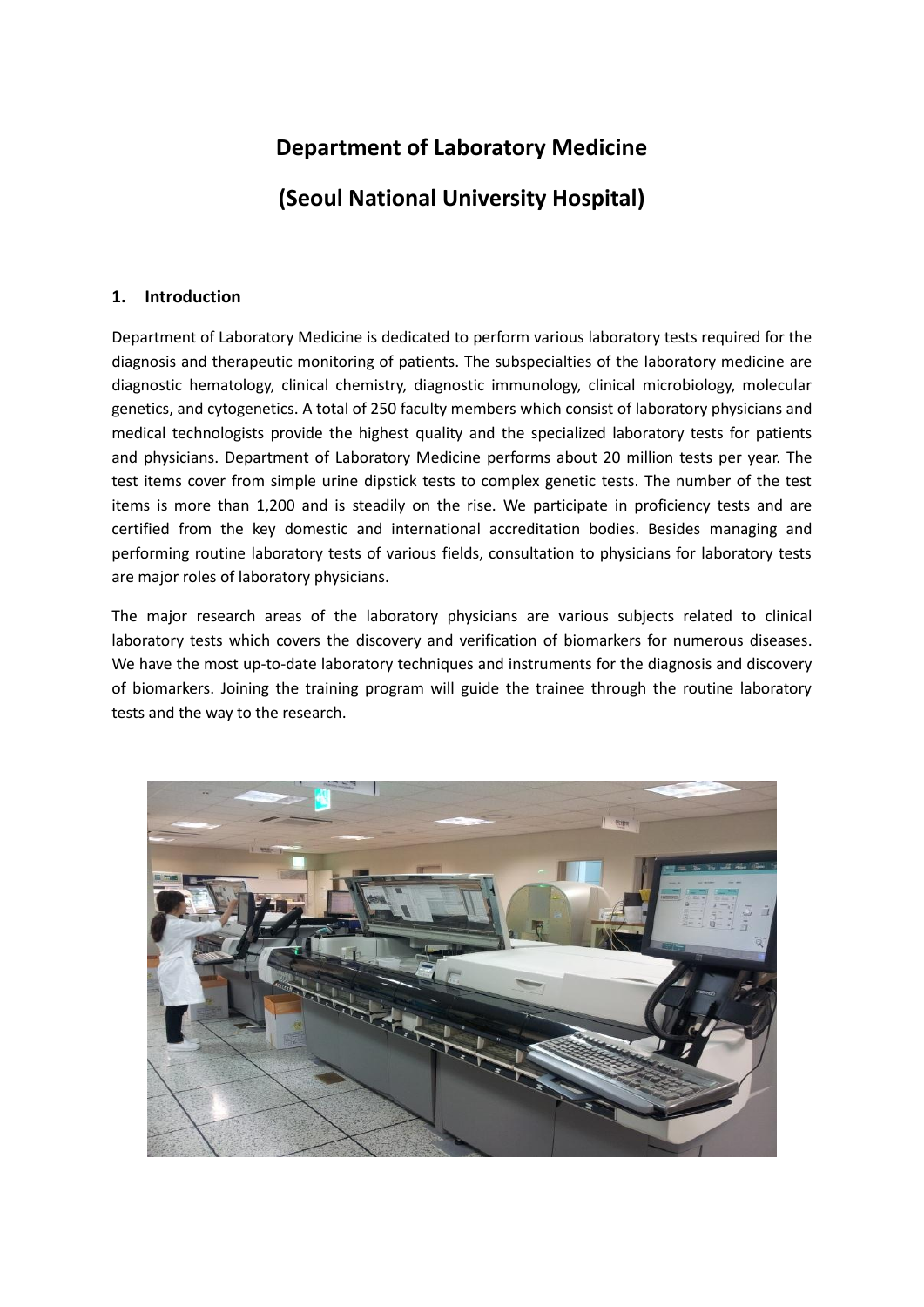# **2. Short-term visiting fellowship program**

The trainee is expected to learn the essential components of laboratory tests. They are preanalytical, analytical, and postanalytical phases of each area of the laboratory tests. More specifically, the basic components of the laboratory management such as design of a laboratory, selection and introduction of instrument and reagents, staffing, and quality assurance of quantitative and qualitative tests are covered. The trainee can also participate in the interpretation of the laboratory data and consultation to physicians.

1) Duration: 2 weeks or 4 weeks program. Specialized areas can be selected by the trainee in 4 weeks program.

2) Accommodation: Accommodations can be made in the dormitory located inside the hospital compounds. Nearby motels at 10 minutes of distant on walk are another option by trainees' will or when the dormitory is not available.

# 3) Educational contents

# **① Molecular genetics**

- Molecular diagnostics for hereditary tumor: to understand molecular characteristics of hereditary tumor syndromes (including hereditary breast/ovary syndrome, hereditary non-polyposis colorectal cancer, neurofibromatosis, multiple endocrine neoplasia, pheochromocytoma/paraganglioma syndrome, and so on) and to learn how to apply various molecular techniques to diagnose them

- Molecular diagnostics for solid tumor: to understand role and significance of genetic abnormalities (KIT, RAS, EGFR, ALK, and so on) in cancer development and progress, and to learn how to apply various molecular techniques to diagnose them

- Molecular diagnostics for hematologic malignancy: to understand role of genetic abnormalities (BCR-ABL1, RUNX1-RUNX1T1, PML-RARA, Ig or TCR rearrangement, JAK2, FLT3, CEBPA, and so on) in development and progress of hematologic malignancies, and to learn how to apply various molecular techniques to diagnose them

- Molecular technology for oncology: to learn principles and applications of various molecular technologies from basic ones like nucleic acid extraction or PCR to more advanced ones like genome sequencing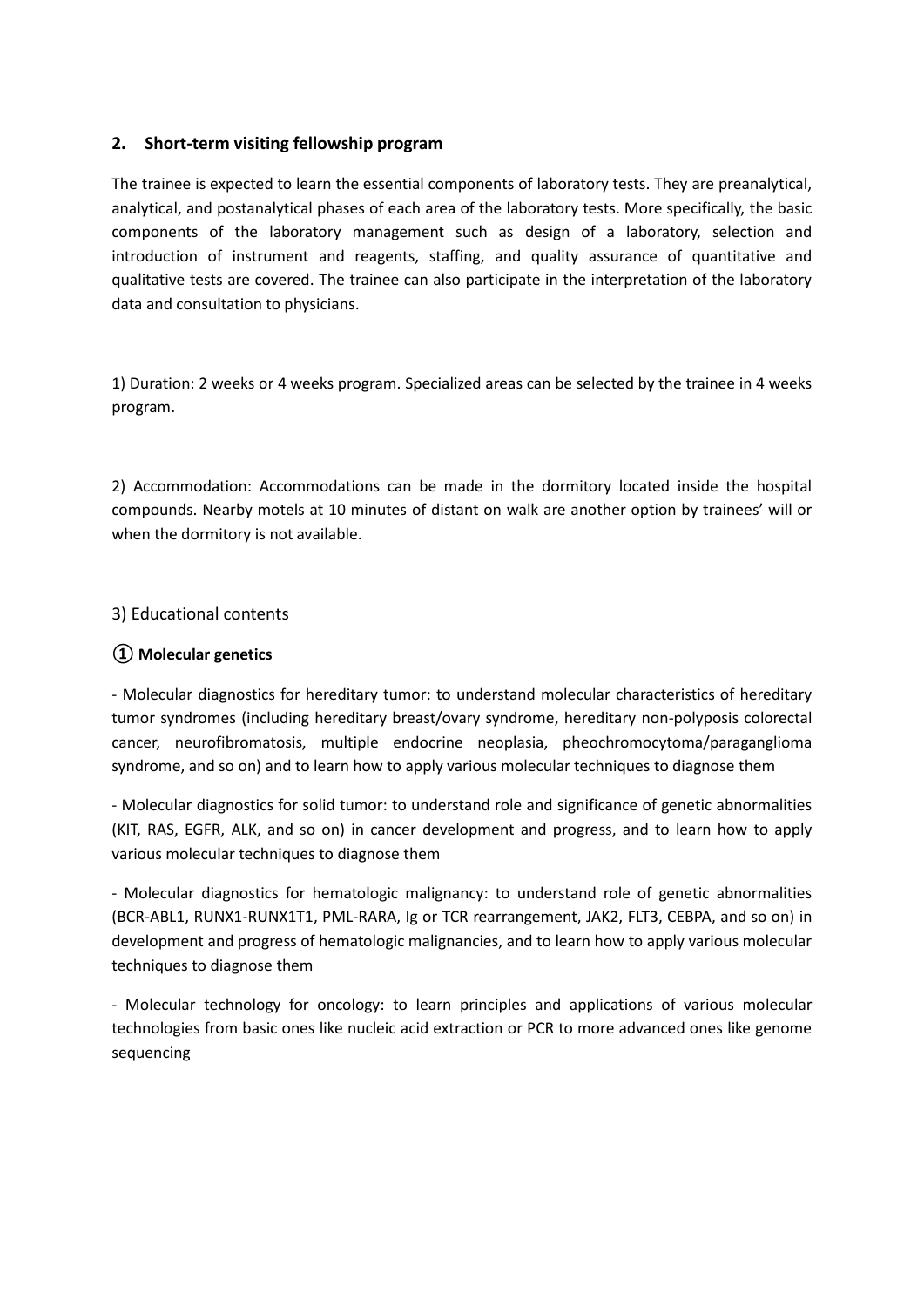# **② Cytogenetics**

| <b>Short Title</b>                                           | <b>Duration</b> | <b>Detailed Contents</b>                                                                              |
|--------------------------------------------------------------|-----------------|-------------------------------------------------------------------------------------------------------|
| G-banding karyotyping of leukemic cells                      | 1 week          | WHO genetic changes of AML<br>Myeloma G-banding Technic                                               |
| Molecular cytogenetic karyotyping                            | 1 week          | FISH staging for ALL, AML. MPN, MM<br>Probe strategy: Principles<br>Signal Reading and Interpretation |
| Interphase<br>Telomere<br>Quantitation of<br>(Demonstration) | 2 days          | <b>Gallery Demonstration &amp; Self Tutorial Review</b>                                               |

# **③ Clinical Chemistry**

- General laboratory management issues: design of a laboratory, selection and introduction of instrument and reagents, and staffing

- Quality control and assurance program to guarantee the highly precise and accurate laboratory tests

- Automation of laboratory tests in preanalytical, analytical, and postanalytical phases

- Clinical significance of clinical chemistry test items

# **④ Diagnostic hematology**

- Interpretation of laboratory tests related to hematologic disorders such as CBC, bone marrow biopsy, special staining, flow cytometry, and cytogenetics

- Coagulation tests and interpretation of the results
- Selection and establishment of laboratory techniques related to diagnostic hematology

# **⑤ Clinical Microbiology**

- Selection and establishment of laboratory techniques related to clinical microbiology depending on the types of specimens, test volumes, and automation.

- Identification and antimicrobial susceptibility testing for common pathogens
- Identification and antimicrobial susceptibility testing for drug-resistant pathogens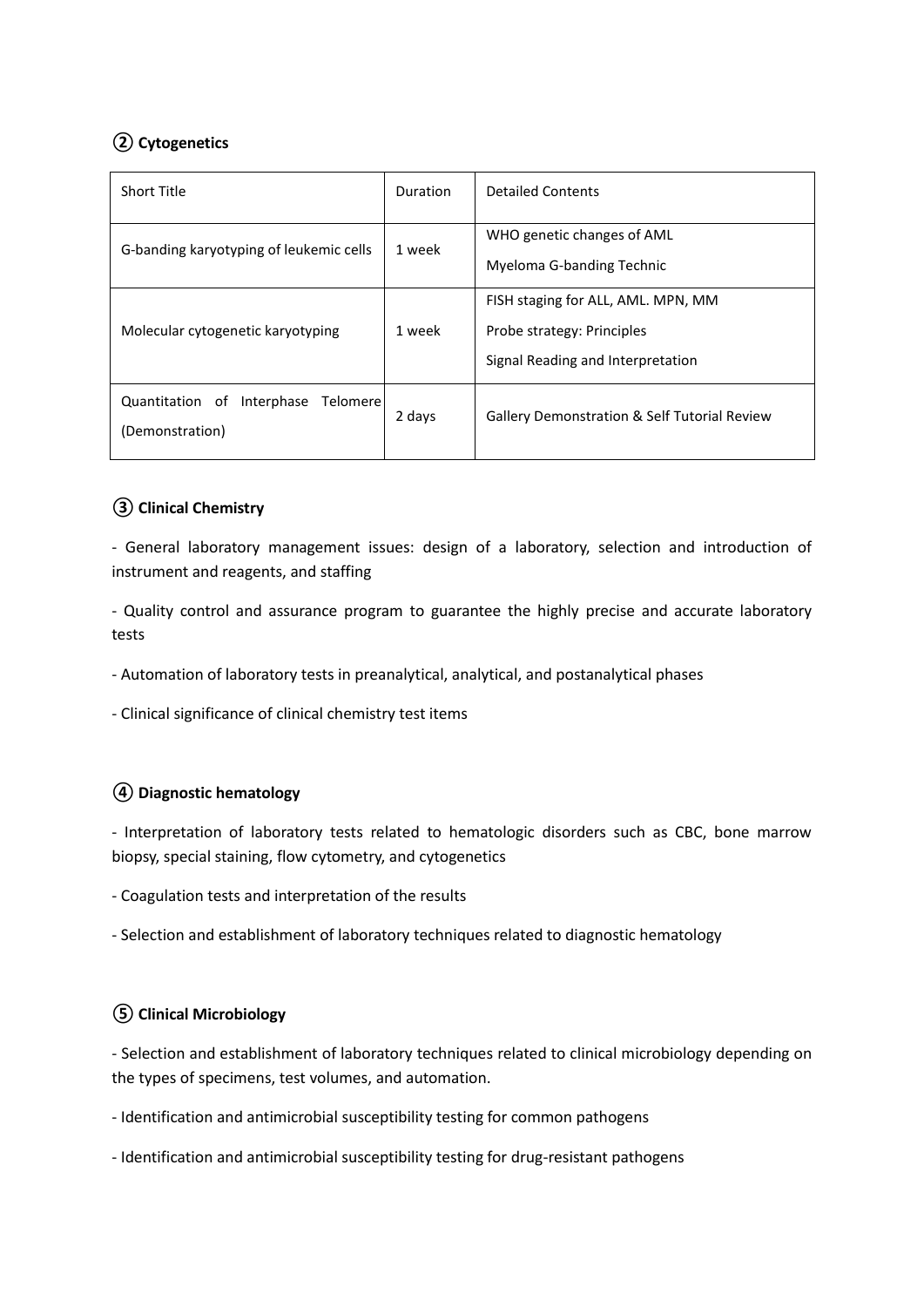- Specific issues related to bacteria, virus, fungus, and mycobacteria

- Infection control program

# **⑥ Diagnostic immunology**

- Techniques, quality control, and interpretation of HLA typing, HLA crossmatching, and PRA tests
- Techniques, quality control, and interpretation of serologic tests
- Types of autoantibodies and their identifications

# **⑦ Transfusion medicine**

- General issues related to blood donation, storage, and issue
- ABO/Rh typing, crossmatching, and unexpected antibodies
- Indication of various apheresis and techniques of apheresis

# 4) Curriculum

- The curriculum can be arranged depending on the trainee's interest and the faculty's schedule

# 5) Routine time table

| Mon                | Tue                | Wed                  | Thu                | Fri                |
|--------------------|--------------------|----------------------|--------------------|--------------------|
| 8 am               | 8 am               | 8 am                 | 8 am               | 8 am               |
| Observation and    | Journal club       | <b>Staff lecture</b> | Observation<br>and | Conference         |
| training<br>of     | Lab meeting        | Lab meeting          | training<br>οf     | Lab meeting        |
| laboratory tests   |                    |                      | laboratory tests   |                    |
| 1 pm               | 1 pm               | 1 pm                 | 1 pm               | 1 pm               |
| Observation<br>and | Observation<br>and | Management           | Observation<br>and | Observation<br>and |
| training<br>οf     | training<br>οf     | meeting              | training<br>οf     | training<br>οf     |
| laboratory tests   | laboratory tests   |                      | laboratory tests   | laboratory tests   |
| 4 pm               | 4 pm               | 4 pm                 | 4 pm               | 4 pm               |
| Interpretation     | Interpretation     | Interpretation       | Interpretation     | Interpretation     |
| and reporting of   | and reporting of   | and reporting of     | and reporting of   | and reporting of   |
| results            | results            | results              | results            | results            |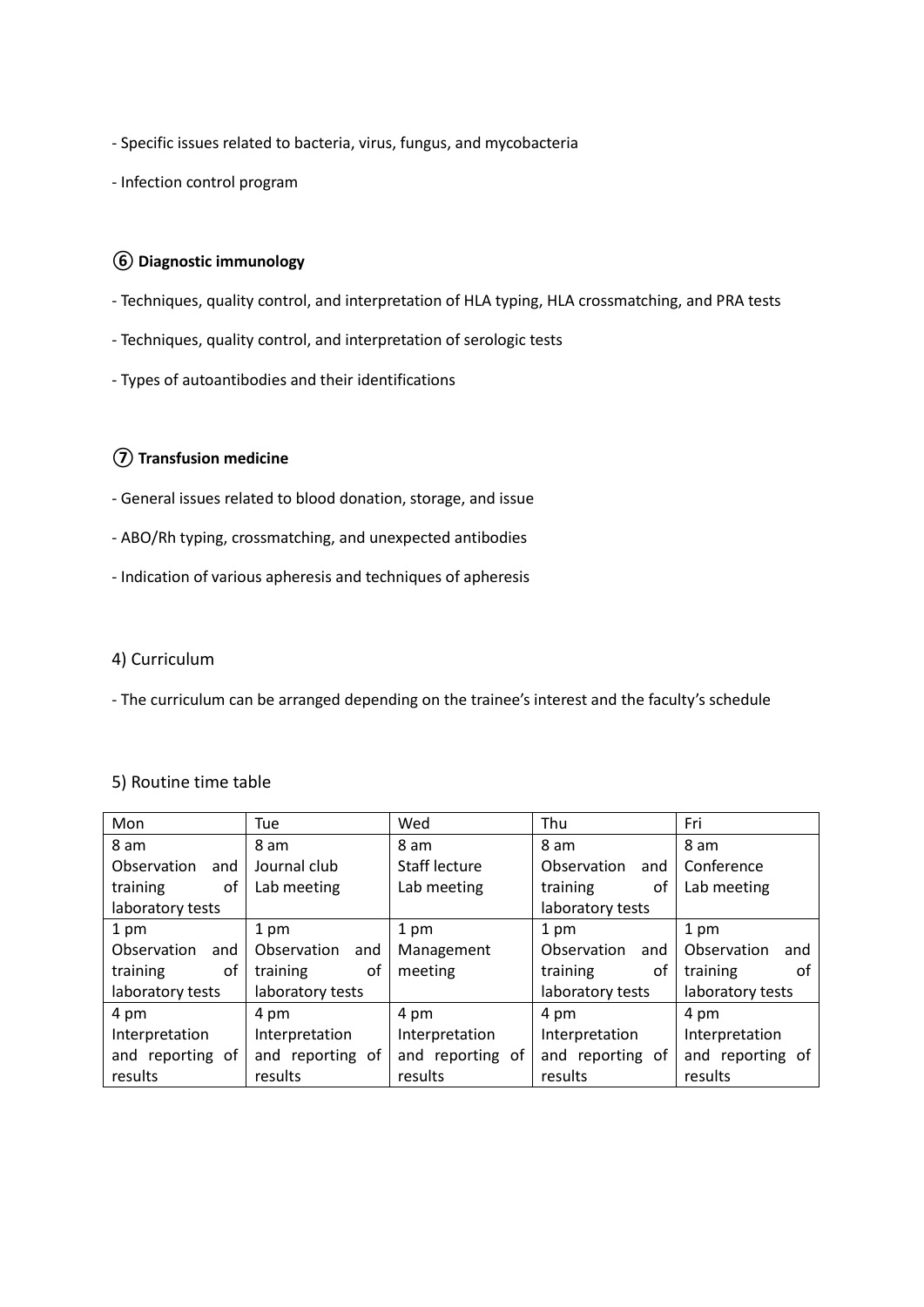6) Research activities

# **① Molecular genetics**

Research activities focus on development or application of novel diagnostic and discovery of novel genetic causes of various disorders.

# **② Cytogenetics**

Prof. Dong Soon Lee is a hematopathologist with special interests in oncology. Research project includes molecular cytogenetic study, tailored treatment of cancer, bio-cell chip development and histopatholology of bone marrow. She is in charge of Molecular Imaging Laboratory with development of Bio-cell chip. Bio-cell chip is a cell array which hundreds of single cells are fixed onto a small slide glass. Each cell on the chip has been sampled from a patient's lesion and has been through a preservation process to maintain its morphology, proteins, and genes. 300~500 pcs of cells are fixed onto a small area of 70 mm X 30 mm. This chip can be used to test hundreds of samples at once or to carry out hundreds of tests on one kind of sample at once. **B**io Cell chip technology is a "cell version" of Ultra-high throughput technology which enables large number of multiple tests to be done on many, various samples.

# **③ Clinical chemistry**

Research activities focus on discovery and verification of novel biomarkers using proteomics technology. LC-MS/MS based techniques are basic approaches for discovery and the verification of candidate biomarkers in various types of samples, such as plasma, serum, cells, and tissues. Verification of genetic variation in protein level is another area of interest.



**④ The trainee can contact each faculty member for specific research activity in advance.**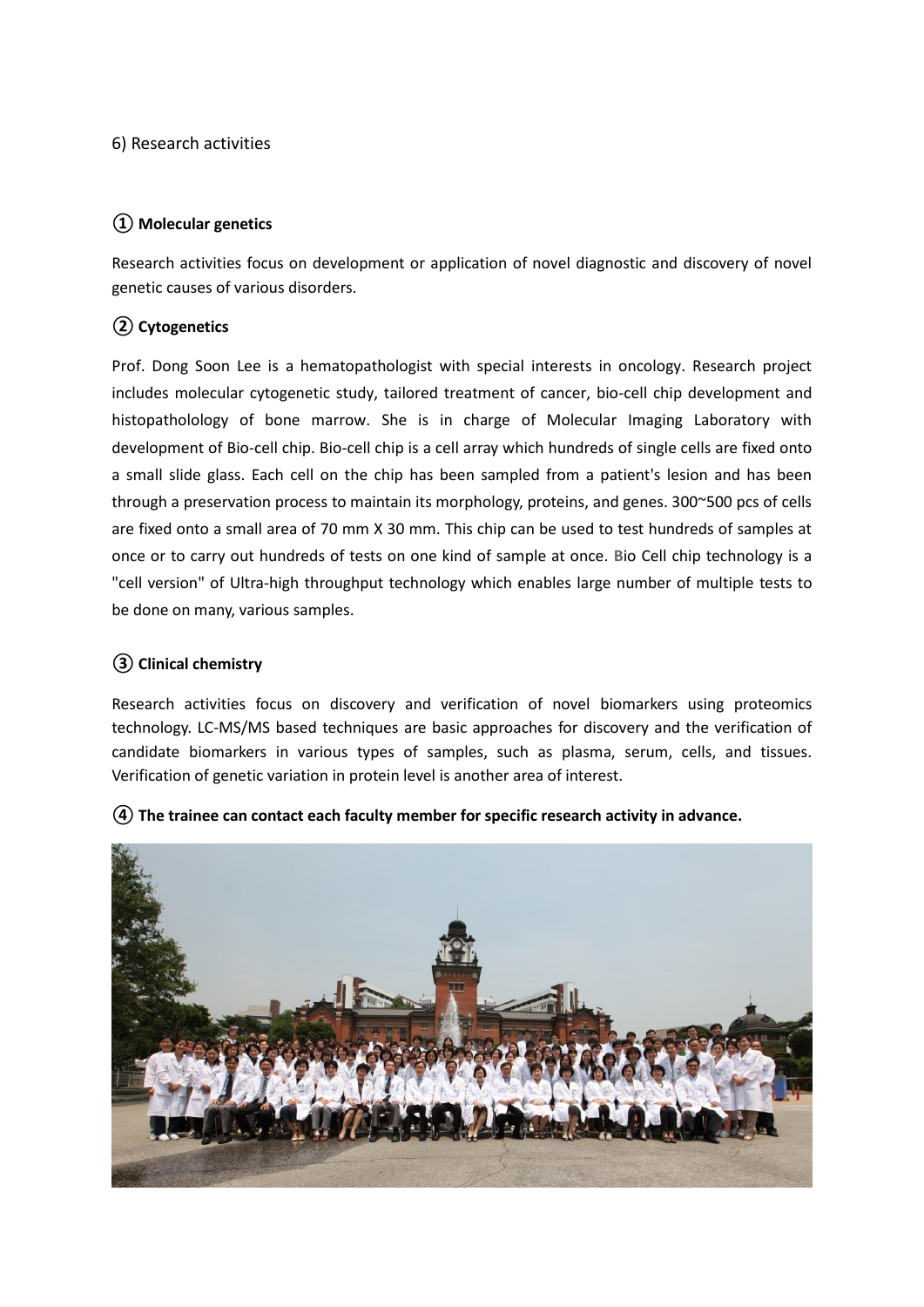#### **3. Faculty lists in Department of Laboratory Medicine**



Eui Chong Kim **Kyou Sup Han** 

#### **Molecular genetics**



#### **Diagnostic immunology**



Myoung Hee Park **Eun Young Song** Eun Young Song

#### **Clinical Microbiology Transfusion Medicine**



Professor Professor



Sung Sup Park Moon Woo Seong Professor **Clinical assistant professor** 



Professor **Associate professor**